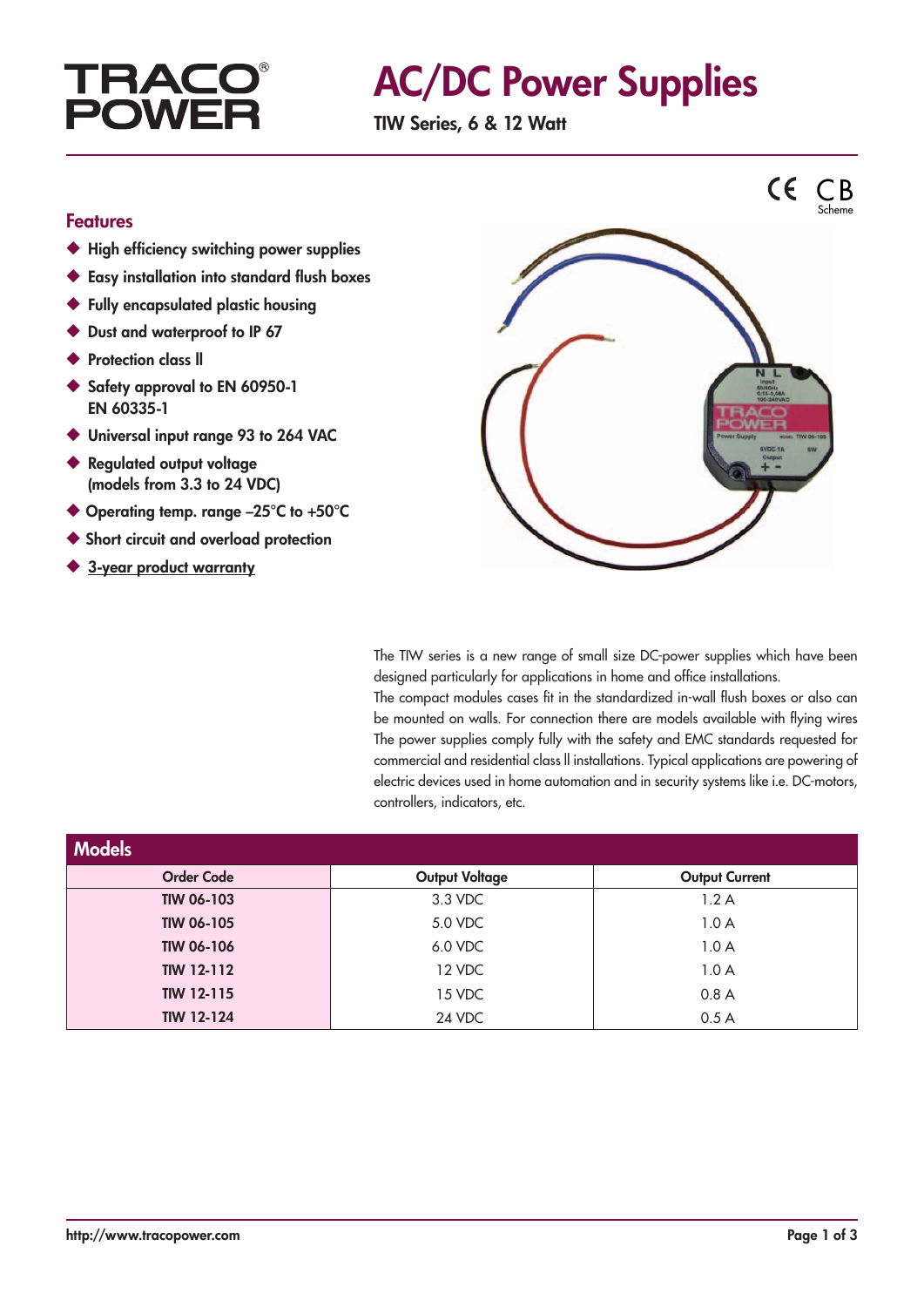# **TRACO<sup>®</sup>**<br>POWER

### AC/DC Power Supplies TIW Series 6 & 12 Watt

| <b>Input Specifications</b>                                                                                        |                                                                                                                                                                                                                                                                                                   |                                                      |                                                                                                                                               |                                                                                                        |
|--------------------------------------------------------------------------------------------------------------------|---------------------------------------------------------------------------------------------------------------------------------------------------------------------------------------------------------------------------------------------------------------------------------------------------|------------------------------------------------------|-----------------------------------------------------------------------------------------------------------------------------------------------|--------------------------------------------------------------------------------------------------------|
| Input voltage range                                                                                                | - nominal<br>- ranges<br>- output current derating at operation below 115 VAC                                                                                                                                                                                                                     |                                                      | $115 - 230$ VAC<br>93 - 264 VAC (universal input)<br>1 %/VAC (to 115 VAC)                                                                     |                                                                                                        |
| Input frequency                                                                                                    |                                                                                                                                                                                                                                                                                                   |                                                      | $47 - 63$ Hz                                                                                                                                  |                                                                                                        |
| Zero load power consumption                                                                                        |                                                                                                                                                                                                                                                                                                   |                                                      | tba.                                                                                                                                          |                                                                                                        |
| External input fuse required (recommended values)                                                                  |                                                                                                                                                                                                                                                                                                   |                                                      | 2.0 A slow blow                                                                                                                               |                                                                                                        |
| Harmonic limits                                                                                                    |                                                                                                                                                                                                                                                                                                   |                                                      | EN 61000-3-2, Class A                                                                                                                         |                                                                                                        |
| <b>Output Specifications</b>                                                                                       |                                                                                                                                                                                                                                                                                                   |                                                      |                                                                                                                                               |                                                                                                        |
| Voltage set accuracy                                                                                               |                                                                                                                                                                                                                                                                                                   |                                                      | ±2%                                                                                                                                           |                                                                                                        |
| Regulation                                                                                                         | - Input variation<br>$-$ Load variation (0-100%)                                                                                                                                                                                                                                                  |                                                      | $1%$ max.<br>2 % max.                                                                                                                         |                                                                                                        |
| Ripple and noise (20 Mhz Bandwidth)                                                                                |                                                                                                                                                                                                                                                                                                   | $3.3 - 6.0$ VDC models:<br>other models:             | <300 mVp-p<br><500 mVp-p                                                                                                                      |                                                                                                        |
| Overload protection by current limit                                                                               |                                                                                                                                                                                                                                                                                                   | $3.3 - 6.0$ VDC models:<br>other models:             | < 2.5 A<br>$<$ 3.5 A                                                                                                                          |                                                                                                        |
| Short circuit protection                                                                                           |                                                                                                                                                                                                                                                                                                   |                                                      | foldback (automatic recovery)                                                                                                                 |                                                                                                        |
| <b>General Specifications</b>                                                                                      |                                                                                                                                                                                                                                                                                                   |                                                      |                                                                                                                                               |                                                                                                        |
| <b>Operating Temperature</b>                                                                                       |                                                                                                                                                                                                                                                                                                   |                                                      | $-25^{\circ}$ C to $+50^{\circ}$ C                                                                                                            |                                                                                                        |
| Over temperature protection                                                                                        |                                                                                                                                                                                                                                                                                                   |                                                      | built in                                                                                                                                      |                                                                                                        |
| Reliability, calculated MTTF @ +25°C acc. to IEC 61709                                                             |                                                                                                                                                                                                                                                                                                   |                                                      | tba.                                                                                                                                          |                                                                                                        |
| Humidity (non condensing)                                                                                          |                                                                                                                                                                                                                                                                                                   |                                                      | 5 - 95 % rel. H max.                                                                                                                          |                                                                                                        |
| Efficiency (at 230 VAC)                                                                                            |                                                                                                                                                                                                                                                                                                   | 3.3 & 5.0 VDC models:<br>other models:               | 75 % typ.<br>80 % typ.                                                                                                                        |                                                                                                        |
| Hold-up time                                                                                                       | $-Vin = 115$ VAC<br>$-Vin = 230$ VAC                                                                                                                                                                                                                                                              |                                                      | 5 ms typ.<br>20 ms typ.                                                                                                                       |                                                                                                        |
| Start-up time                                                                                                      |                                                                                                                                                                                                                                                                                                   |                                                      | $<$ s                                                                                                                                         |                                                                                                        |
| Safety standards                                                                                                   | - safety of information technology equipment<br>- Electronic equipment for use in power installations<br>- Safety of household and similar electrical appliances                                                                                                                                  |                                                      | IEC/EN 60950-1<br>EN 50178<br>EN 60335-1                                                                                                      |                                                                                                        |
| Safety approvals                                                                                                   | - CB report according IEC/EN 60950-1<br>- GS certification (for other standards)                                                                                                                                                                                                                  |                                                      | www.tracopower.com/products/tiw-cb.pdf<br>www.tracopower.com/products/tiw-gs.pdf                                                              |                                                                                                        |
| Electromagnetic compatibility (EMC), emissions<br>- Conducted RI suppression on input<br>- Radiated RI suppression |                                                                                                                                                                                                                                                                                                   | EN 61000-6-3<br>EN 55022 class B<br>EN 55022 class B |                                                                                                                                               |                                                                                                        |
| Electromagnetic compatibility (EMC), immunity                                                                      | - Electrostatic discharge (ESD)<br>- Radiated RF field immunity<br>- Electrical fast transient / burst immunity<br>- Surge immunity line - ground<br>- Surge immunity line - line<br>- Surge immunity output<br>- Immunity to conducted RF disturbances<br>- Mains voltage dips and interruptions |                                                      | EN 61000-6-2<br>EN 61000-4-2<br>EN 61000-4-3<br>EN 61000-4-4<br>EN 61000-4-5<br>EN 61000-4-5<br>EN 61000-4-5<br>EN 61000-4-6<br>EN 61000-4-11 | 4 kV / 8 kV<br>3 V/m<br>1 kV / 0.5 kV<br>$2$ kV<br>1 kV<br>$0.5$ kV<br>3V<br>30 % /10 mS, 60 % /100 mS |

All specifications valid at nominal input voltage, full load and +25°C after warm-up time unless otherwise stated.